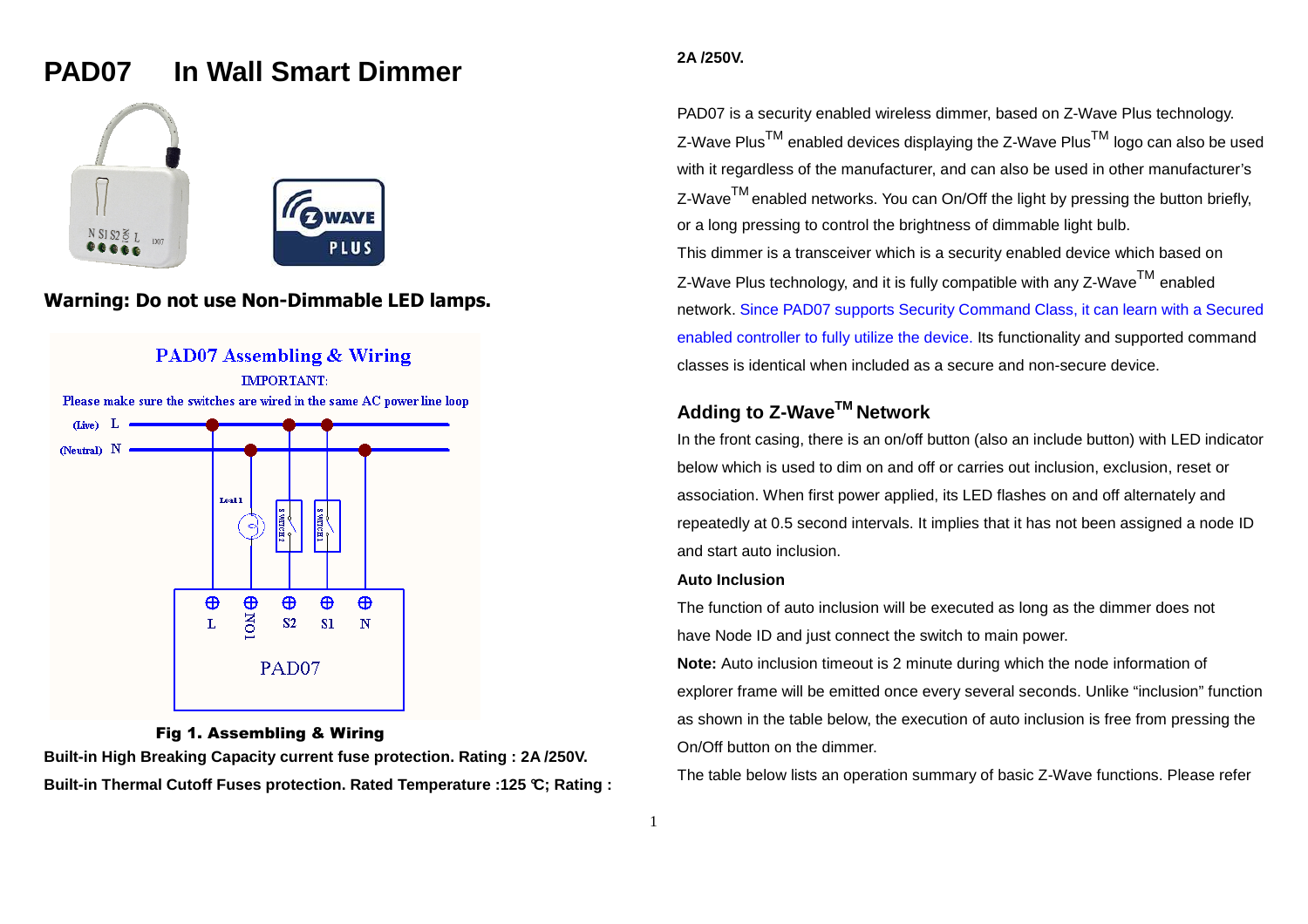to the instructions for your Z-Wave<sup>TM</sup> Certificated Primary Controller to access the Setup function, and to Add/Remove/associate devices

| <b>Function</b>       | <b>Description</b>                                                                                                                                                                                                                                                                                                                                                 | <b>Annotation</b>                                                                                          |
|-----------------------|--------------------------------------------------------------------------------------------------------------------------------------------------------------------------------------------------------------------------------------------------------------------------------------------------------------------------------------------------------------------|------------------------------------------------------------------------------------------------------------|
| No node ID            | The Z-Wave Controller does not allocate                                                                                                                                                                                                                                                                                                                            | LED 2-second on, 2-second                                                                                  |
|                       | a node ID to the Switch.                                                                                                                                                                                                                                                                                                                                           | off                                                                                                        |
| Add (Inclusion)       | Put your Z-Wave controller into<br>1.<br>inclusion mode by following the<br>instructions provided by the<br>controller manufacturer.                                                                                                                                                                                                                               |                                                                                                            |
|                       | Pressing Include button of PAD07<br>2.                                                                                                                                                                                                                                                                                                                             |                                                                                                            |
|                       | three times within 2 seconds will<br>enter inclusion mode.                                                                                                                                                                                                                                                                                                         |                                                                                                            |
| Remove<br>(Exclusion) | Put your Z-Wave controller into<br>1.<br>exclusion mode by following the<br>instructions provided by the<br>controller manufacturer.                                                                                                                                                                                                                               |                                                                                                            |
|                       | 2.<br>Pressing Include button of PAD07                                                                                                                                                                                                                                                                                                                             |                                                                                                            |
|                       | three times within 2 seconds will                                                                                                                                                                                                                                                                                                                                  |                                                                                                            |
|                       | enter exclusion mode.                                                                                                                                                                                                                                                                                                                                              |                                                                                                            |
|                       | 3. Node ID has been excluded.                                                                                                                                                                                                                                                                                                                                      | 0.5s On, 0.5s Off (Enter<br>auto inclusion)                                                                |
| Reset                 | 1. Pressing Include button of PAD07<br>three times within 2 seconds will<br>enter inclusion mode.<br>2. Within 1 second, press Include button<br>of PAD07 again for 5 seconds.                                                                                                                                                                                     | Use this procedure only in<br>the event that the primary<br>controller is lost or<br>otherwise inoperable. |
|                       | 3. IDs are excluded.                                                                                                                                                                                                                                                                                                                                               | 0.5s On, 0.5s Off (Enter<br>auto inclusion)                                                                |
| Association           | The PAD07 is an always listening<br>1.<br>Z-Wave device, so associations may<br>be added or removed by a controller<br>at any time.<br>Or If your controller requires to have<br>the PAD07 send a 'node information<br>frame' or NIF for associations, then<br>pressing the On/Off button three<br>times within 2 seconds will cause<br>the PAD07 to send its NIF. |                                                                                                            |
|                       | 2.<br>There are two groups for the dimmer.                                                                                                                                                                                                                                                                                                                         |                                                                                                            |

Adding a node ID allocated by Z-Wave Controller means inclusion. Removing a node ID allocated by Z-Wave Controller means exclusion.Failed or success in including/excluding the node ID can be viewed from the Z-Wave

Controller.

## **LED Indication**

To distinguish what mode the switch is in, view from the LED for identification.

| <b>State Type</b> | <b>LED Indication</b>                                                                                                                                                                                       |
|-------------------|-------------------------------------------------------------------------------------------------------------------------------------------------------------------------------------------------------------|
| Normal            | Whenever we switch On and off of the PAD07 by On/Off button or RF<br>command, the LED will lights up when switch on; whereas LED off<br>when switch off.                                                    |
| No node ID        | Under normal operation, when the Switch has not been allocated a<br>node ID, the LED flashes on and off alternately at 2-second intervals.<br>By pressing On/Off button, it will stop flashing temporarily. |
| Learning          | When PAD07 is in learning mode, LED flashes on and off alternately<br>and repeatedly at 0.5 second intervals.                                                                                               |

# **Choosing a Suitable Location**

- **1.** Do not locate the dimmer facing direct sunlight, humid or dusty place.
- **2.** The suitable ambient temperature for the Switch is  $0^\circ \text{C}$ -40°C.
- **3.** Do not locate the dimmer where exists combustible substances or any source of heat, e.g. fires, radiators, boiler etc.
- **4.** After putting it into use, the body of dimmer will become a little bit hot of which phenomenon is normal.

# **Manual dim level control :**

To manually switch on the light, press and release the On/Off button or S1/S2 shortly when the light is off. The light will dim from off to the level which was set before switch off. To manually switch off the light, press and release the On/Off button or S1/S2 shortly when the light is on. To adjust the dim level, press and hold the On/Off button or S1/S2 until the desired dim level is achieved, then release.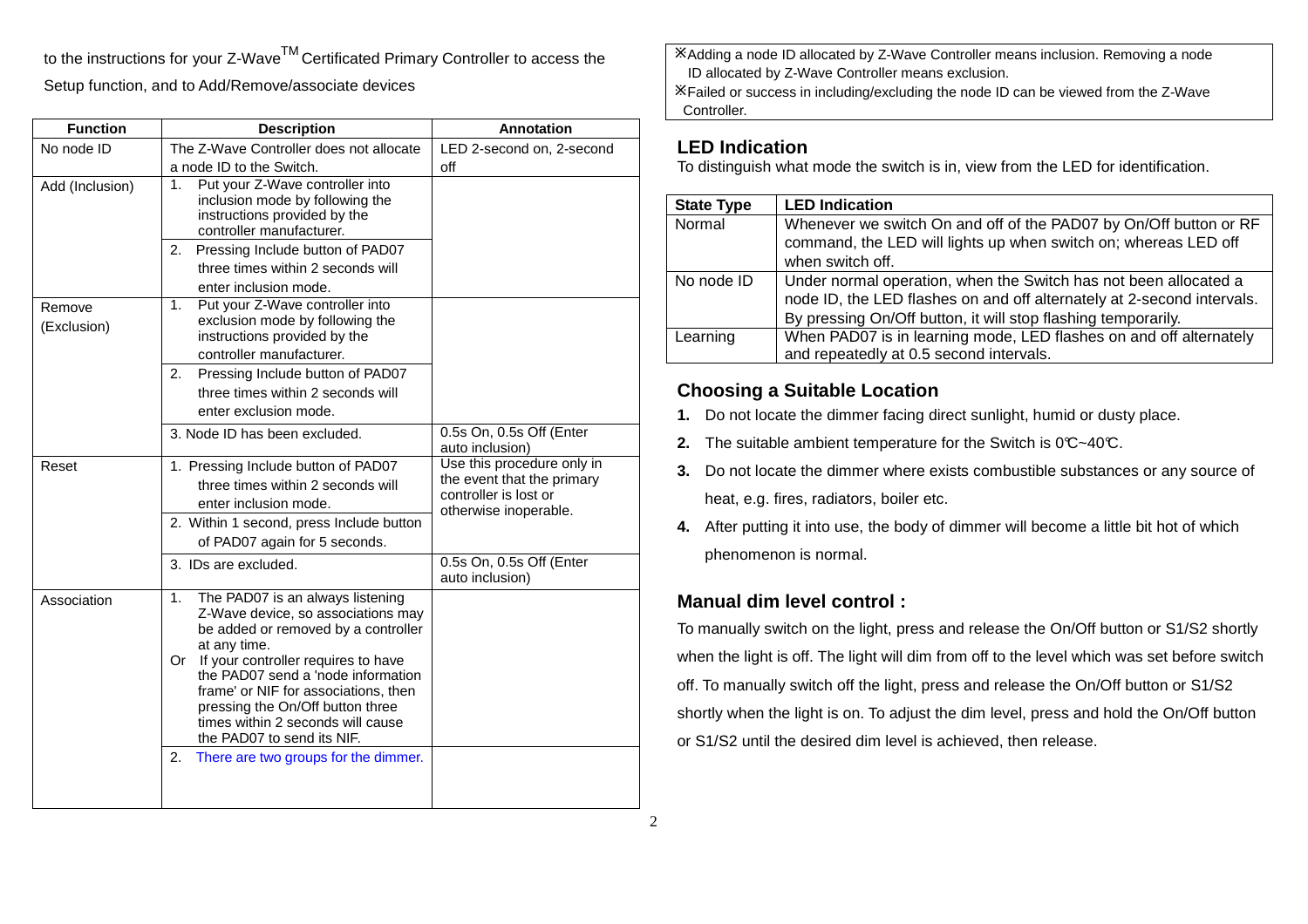# **Programming**

## **1. Basic Command Class / Multilevel Switch Command Class**

The dimmer will respond to BASIC and MULTILEVEL SWITCH commands that are

part of the Z-Wave system. If PAD07 is included as a secured node, it will only

response to the security encapsulation command of BASIC and MULTILEVEL

#### SWITCH.

1-1 BASIC\_GET / MULTILEVEL\_SWITCH\_GET

Upon receipt of the following commands from a Z-Wave Controller, the Switch will

report its dimmer state to the node inquired.

Basic Get Command: **[Command Class Basic, Basic Get]**Basic Report Command: Report OFF: **[Command Class Basic, Basic Report, Value = 0]**Report ON:**[Command Class Basic, Basic Report, Value = 1~99]**

Multilevel Switch Get Command:**[Command Class Multilevel Switch, Multilevel Switch Get]**

Multilevel Switch Report Command:

 Report OFF:**[Command Class Multilevel Switch, Multilevel Switch Report, Value=0]**Report ON:**[Command Class Multilevel Switch, Multilevel Switch Report, Value** 

**=1~99]**

1-2 BASIC\_SET / MULTILEVEL\_SWITCH\_SET

Upon receipt of the following commands from a Z-Wave Controller, the load

attached to the dimmer will turn on or off.

**[Command Class Basic, Basic Set, Value = 0] :** the load attached to the dimmer turns off.

 **[Command Class Basic, Basic Set, Value = 1~99] :** the attached load dim on as the level.

**[Command Class Multilevel Switch, Multilevel Switch Set, Value=0, Duration = 0~255] :** the load attached to the dimmer turns off.

 **[Command Class Multilevel Switch, Multilevel Switch Set, Value =1~99, Duration = 0~255] :** the attached load dim on as the level.

1. **Z-Wave's Groups** 

The Switch can be set to send reports to associated Z-Wave devices. It supports

one association group with five nodes support for grouping 1. For group 1, the dimmer

will report MULTILEVEL\_SWITCH\_REPORT, ALARM\_REPORT and

DEVICE\_RESET\_LOCALLY\_NOTIFICATION.

2-1 Grouping 1 Lifeline(Maximum 5 nodes)

2-1-1 Device reset locally notification :

When PAD07 is reset manually, it will send a DEVICE\_RESET\_LOCALLY

NOTIFICATION to the nodes of group 1.

2-1-2 On/Off Event Report

When "on" or "off " state has been changed, it will send Multilevel Switch Report to the nodes of Grouping 1.

Multilevel Switch Report

ON:**[Command Class Multilevel Switch, Multilevel Switch Report, Value=1~99]**

 OFF:**[Command Class Multilevel Switch, Multilevel Switch Report, Value =0(0x00)]**

2-1-3 Overload alarm report

When PAD07 detects the Overload, it will send Alarm Report to Group 1 nodes. After

detecting overload state and sending this alarm report, PAD07 will turn off the dimmer

automatically and lockout the On/Off button and S1/S2. The only thing to do is unplug

PAD07 and reduce the load. Then re-power on PAD07 and it will work again.

The content of Alarm Report

Alarm report command: [Command\_Class\_Alarm, Alarm\_Report, Alarm Type =

0x08, Alarm Level = 0xFF]

2-2 Grouping 2 Control\_Key1 : (Maximum 5 nodes)

When the On/Off status changes or the dim level is achieved manually, it will send

BASIC\_SET command to group 2 nodes to make them unanimous.

**Dimmer Off : [Command Class Basic, Basic Set, Value = 0]**

**Dimmer On : [Command Class Basic, Basic Set, Value = 1~99]**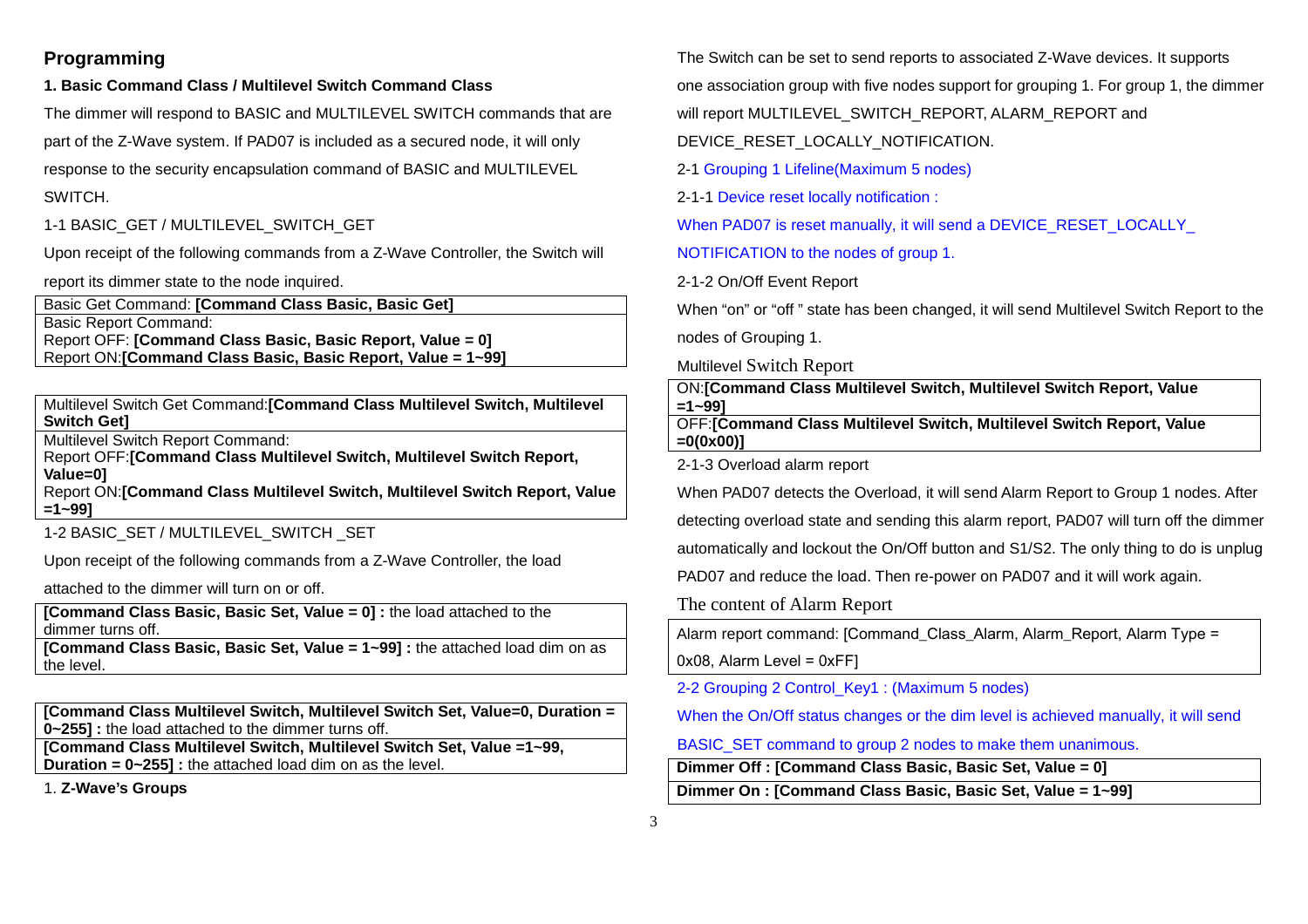#### 3. **Z-Wave's Configuration**

| Configuration    | <b>Function</b>                | <b>Size</b> | Value   | Unit | <b>Default</b> | <b>Description</b>    |
|------------------|--------------------------------|-------------|---------|------|----------------|-----------------------|
| <b>Parameter</b> |                                | (Byte)      |         |      |                |                       |
|                  | Dimmer Level<br>Report mode    |             | $0 - 1$ |      |                | 0: Disable            |
|                  |                                |             |         |      |                | 1 : Enable            |
| 2                | <b>LED</b> indication<br>mode  |             | $1 - 3$ |      |                | 1: Show dimmer state  |
|                  |                                |             |         |      |                | 2: Show night mode    |
|                  |                                |             |         |      |                | 3: One flash mode     |
| 3                | <b>External switch</b><br>type |             | $1 - 3$ |      |                | 1 : One switch mode   |
|                  |                                |             |         |      |                | 2 : Two switch mode   |
|                  |                                |             |         |      |                | 3: Up/Down switch     |
|                  |                                |             |         |      |                | mode                  |
| $\overline{4}$   | Restore dimmer<br>state        |             | $0 - 2$ |      |                | 0 : Dimmer off        |
|                  |                                |             |         |      |                | 1 : Last dimmer state |
|                  |                                |             |         |      |                | 2: Dimmer on          |

3-1 Dimmer level report mode :

 Whenever dimmer on/off state changes, it will send MULTILEVEL\_SWITCH\_ REPORT to the nodes of group1. The default setting is Enable the function.

#### 3-2 LED indication mode :

- 3-2-1 Show dimmer State:When dimmer is on, LED is on. When dimmer is off, LED is off. The default setting is Show dimmer State.
- 3-2-2 Show Night mode:When dimmer is on, LED is off. When dimmer is off, LED is on.
- 3-2-3 One flash mode:When dimmer on/off state changes, LED will light on one second and then off.
- 3-3 External switch type:
	- 3-3-1 One switch mode: Only S1 can dim up the light bulb to brightest level, then dim down to darkest level, and so on…
	- 3-3-2 Two switch mode:S1 and S2 can dim up the light bulb to brightest level, then dim down to darkest level, and so on…

3-3-3 Up/Down switch mode: S1 can only dim up the light bulb to brightest level, and S2 can only dim down to Off.

## 3-4 restore dimmer state :

 Whenever the AC power return from lost, PAD07 will restore the switch state which could be Dimmer off、Last dimmer state、Dimmer on. The default setting is Last dimmer state.

#### **4. Firmware update over the air (OTA)**

PAD07 is based on 500 series SoC and supports Firmware Update Command Class, it can receives the updated firmware image sent by controller via the Z-wave RF media. It is a helpful and convenient way to improve some function if needed.

#### **5. Command Classes**

The Switch supports Command Classes including…

- \* COMMAND\_CLASS\_ZWAVEPLUS\_INFO
- \* COMMAND\_CLASS\_VERSION\_V2
- \* COMMAND\_CLASS\_MANUFACTURER\_SPECIFIC\_V2
- \* COMMAND\_CLASS\_SECURITY
- \* COMMAND\_CLASS\_DEVICE\_RESET\_LOCALLY
- \* COMMAND\_CLASS\_ASSOCIATION\_V2
- \* COMMAND\_CLASS\_ASSOCIATION\_GRP\_INFO
- \* COMMAND\_CLASS\_POWERLEVEL
- \* COMMAND\_CLASS\_BASIC
- \* COMMAND\_CLASS\_SWITCH\_MULTILEVEL\_V2
- \* COMMAND\_CLASS\_CONFIGURATION
- \* COMMAND\_CLASS\_ALARM
- \* COMMAND\_CLASS\_FIRMWARE\_UPDATE\_MD\_V2
- \* COMMAND\_CLASS\_SCENE\_ACTIVATION
- \* COMMAND\_CLASS\_SCENE\_ACTUATOR\_CONF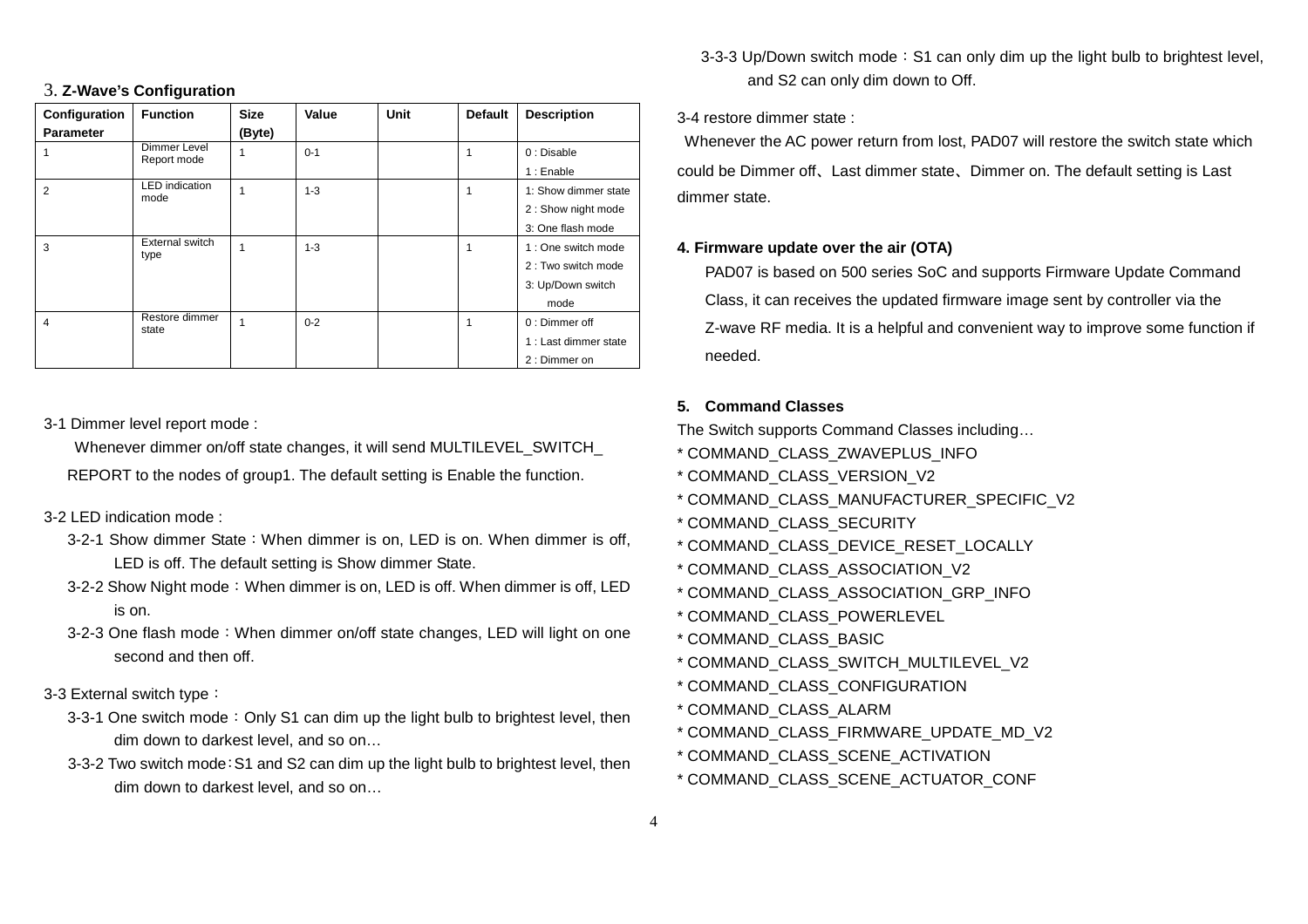## **Troubleshooting**

| <b>Symptom</b>                                                                                    | <b>Cause of Failure</b>                                                                    | <b>Recommendation</b>                                                                                            |
|---------------------------------------------------------------------------------------------------|--------------------------------------------------------------------------------------------|------------------------------------------------------------------------------------------------------------------|
| The dimmer does not<br>work and LED off                                                           | 1. The dimmer does not<br>properly<br>2. The dimmer break down                             | 1. Check power connections<br>connect the electrical wire 2. Don't open up the dimmer and send it for<br>repair. |
| The dimmer LED<br>illuminating, but cannot<br>control the ON/OFF<br>state of the load<br>attached | Check if the load<br>connected to the dimmer<br>has its own ON/OFF<br>switch               | Set the ON/OFF switch of the load attached<br>to ON                                                              |
| The dimmer LED<br>illuminating, but the<br>Detector cannot control<br>the Switch                  | 1. Not carry out association 1. Carry out association<br>2. Same frequency<br>interference | 2. Wait for a while to re-try                                                                                    |

# **FCC ID : RHHPAD07**



# **Warning: Do not use Non-Dimmable LED lamps.**



# **DANGERDanger of electrocution!**

All works on the device may be performed only by a qualified and licensed electrician.

Observe national regulations.

Any works introducing changes into the configuration must be always performed with disconnected voltage.

Choosing a Suitable Location

1. Do not locate the Module facing direct sunlight, humid or dusty place.

2. The suitable ambient temperature for the Module is  $0^\circ\text{C}-40^\circ\text{C}$ .

3. Do not locate the Module where exists combustible substances or any source of heat, e.g. fires, radiators, boiler etc.

4. After putting it into use, the body of Module will become a little bit hot of which phenomenon is normal.

## **Specification**

| Input Rating: (Operating Voltage)     | 100~240Vac / 50Hz~60Hz                                                      |  |  |
|---------------------------------------|-----------------------------------------------------------------------------|--|--|
| Input Rating: (Operating Current)     | $0.01 - 1A$ ; (Maximum: 1A)                                                 |  |  |
| Output Rating: Maximum Load (Current) | Maximum: 0.9A (100~240Vac)                                                  |  |  |
| Output Rating: Maximum Load           | 200W (13W x 15 pieces) (Dimmable LED bulbs)                                 |  |  |
| (watts)(230V)                         | (230Vac)                                                                    |  |  |
| Output Rating: Maximum Load           | 100W (13W x 15 pieces) (Dimmable LED bulbs)                                 |  |  |
| (watts) $(120V)$                      | (120Vac)                                                                    |  |  |
|                                       | Output Rating: Maximum Dimmable LED Maximum: 15 pieces (Dimmable LED bulbs) |  |  |
| bulbs                                 |                                                                             |  |  |
| <b>Operating Temperature</b>          | $0^\circ$ ~ 40 $^\circ$                                                     |  |  |
| <b>Frequency Range</b>                | 868.40MHz & 869.85MHz/ EU (PAD07-EU);                                       |  |  |
|                                       | 908.4MHz & 916.0MHz/ USA (PAD07-US);                                        |  |  |
| <b>RF Maximum Power</b>               | +5dBm                                                                       |  |  |
| <b>Transmission Range</b>             | Minimum 40 m in door 100m outdoor line of sight                             |  |  |
| <b>Modulation Type</b>                | FSK (Frequency-Shift Keying)                                                |  |  |

\*\* Specifications are subject to change and improvement without notice.